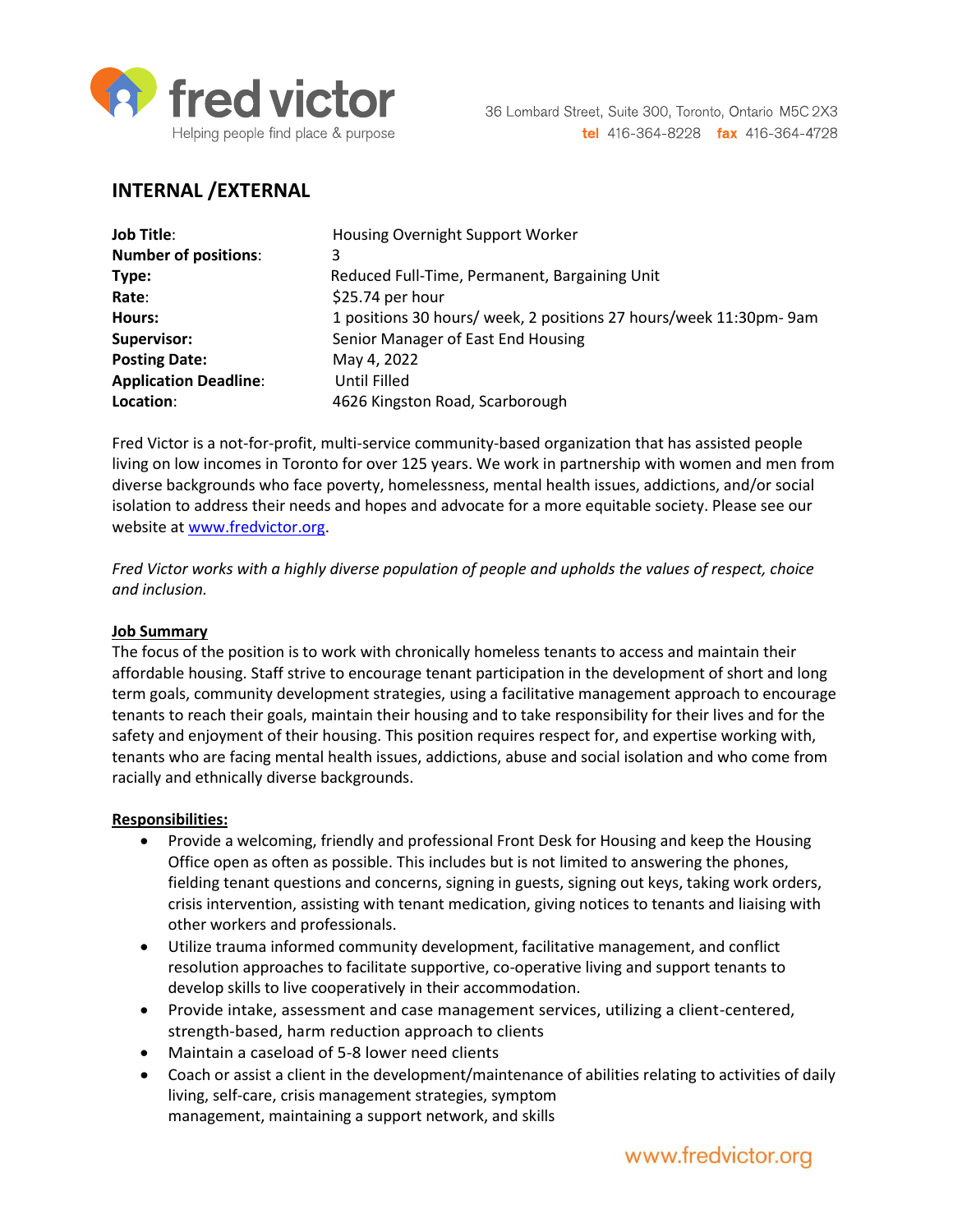

teaching such as budgeting, grocery shopping and other life skills.

- All services will be conducted in a proactive, collaborative and client-centered approach using the principles of harm reduction, anti-oppression and restorative justice
- Deal with housing related issues such as; behaviors, social isolation, mental health, substance use, hygiene and others, by encouraging and supporting tenants to problem solve and to access community resources such as support agencies and other Fred Victor programs and services.
- Identify, intervene in and deescalate crisis situations and work with tenants to develop crisis management skills
- Ensure all eviction prevention strategies and policies are implemented.
- Assist with eviction proceedings as necessary. Including appearing at the Landlord and Tenant Board as a witness and assisting with the gathering of evidence for LTB cases.
- Educate tenants about their tenancy responsibilities and their ongoing responsibilities to maintain their housing. Know and be conversant in the Residential Tenancies Act, specifically in areas on non-payment of rent and breach of obligations under the RTA and the tenancy agreement.
- Work with the tenant community to understand the Fred Victor Mission, Vision and Values and how they relate to being a tenant and participating in FV programming and services.
- Assist tenant with Annual Income Review processes as required.
- Participate in on going evaluation, development and review of all housing programming and structures. Participate in organizational and special events committee work.
- Work collaboratively with other FV staff in order to provide the best service possible to all and in order to ensure the safety of all.
- Work closely with the Security Guards in order to assist each other with any security issues and concerns.
- Accurately document and report all information in the appropriate places and with the relevant parties to an acceptable prescribed standard.
- Communicate and demonstrate appropriate professional boundaries with the tenant community and abide by all organizational policies and procedures.
- Maintain statistics as required.
- Answer phones, assist and direct walk-in traffic. Monitor the building and escort trespassers from the property.
- Have knowledge of and be able to use emergency building systems and fire procedures. Recognize emergency physical plant issues and liaise and assist with the Facilities Team in order to deal with emergency issues as required.
- Clean and keep the offices and work areas in order.
- Participate in monthly supervisions with the Program Manager.
- Work as part of the Housing Team in a cooperative and supportive manner with all other Housing Team members.
- Work in accordance to the Ontario Occupational Health and Safety Act
- Participate in the development and writing of operational procedures and funding proposals as required.
- Other duties as assigned by the Senior Manager of Housing.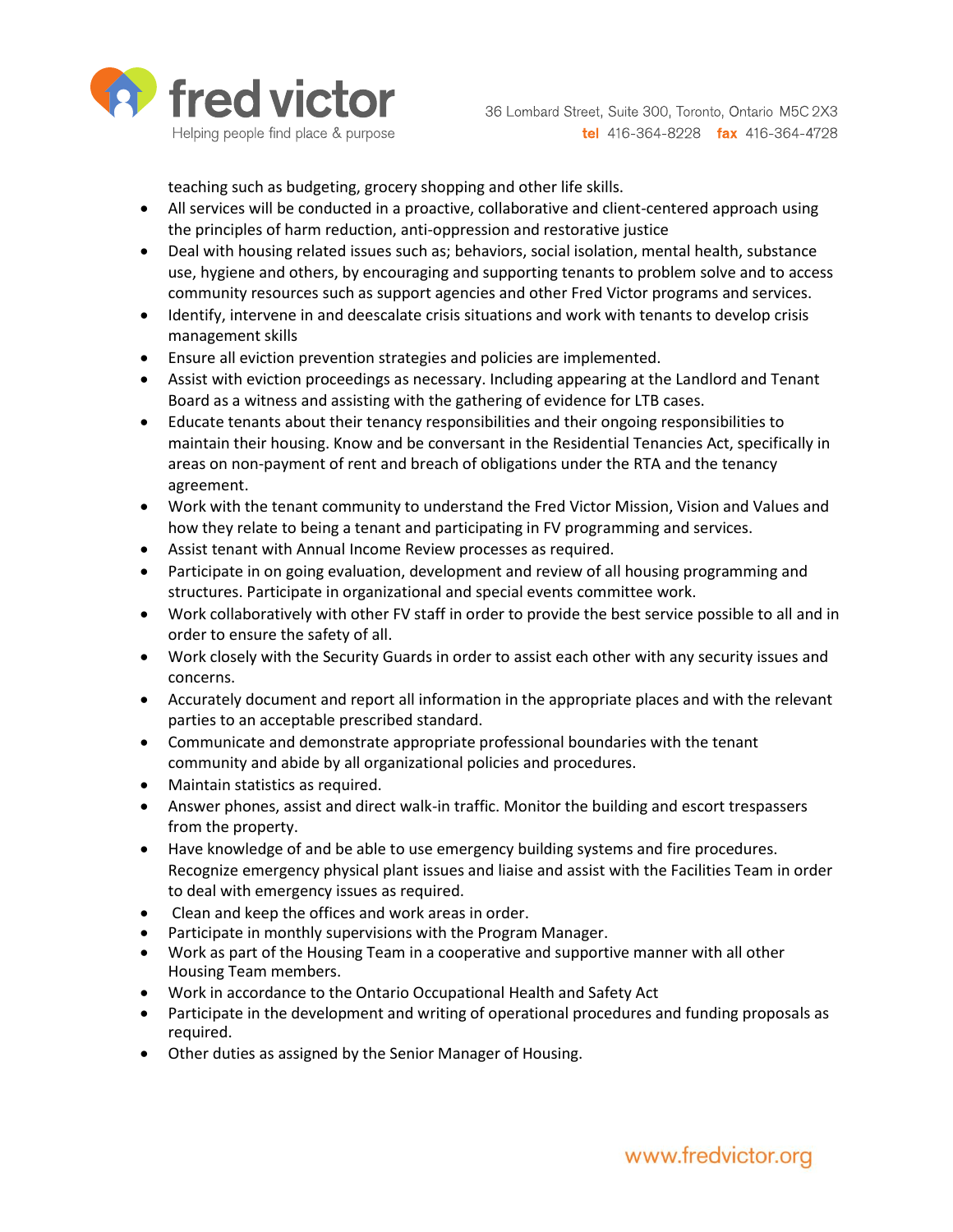

### **Qualifications:**

- Strong understanding of systems that cause and support homelessness, poverty and discrimination and respect for those realities.
- Strong understanding that people living on low income are a resource to resolve community issues and not the cause of the problem.
- Strong customer service skills.
- Highly developed and proven group facilitation skills.
- Highly developed written and oral communication skills.
- Strong understanding of and experience in community development practices.
- Well-developed conflict resolution and negotiation skills and crisis management skills.
- Ability to work productively within a team setting.
- Strong organizational skills; highly developed ability to prioritize work through short and long term goals and remain flexible.
- Well-developed interpersonal skills that will produce effective, productive and appropriate relationships with the tenants, community, external agencies and staff at Fred Victor.
- Proven ability to constructively give and receive feedback.
- Highly developed understanding of and proven ability to communicate appropriate professional boundaries.
- Proven ability to challenge organization, staff and tenant communities in a positive and creative way to effect better service.
- Knowledge of community based resources.
- Experience with and proven responsibility handling money.
- Literacy in Microsoft Office, Pirouette and Arcori (an asset).

#### **Working Conditions:**

- There is a likelihood of exposure to unpredictable behavior, unpleasant odors, bodily fluids and pests including bedbugs, mice and cockroaches.
- All employees must expect to be in potentially threatening situations.
- This is stressful and emotionally challenging work that deals with vicarious trauma, grief and compassion fatigue on a regular basis
- Required to travel to Fred Victor's program and administration locations
- Travel will be by public transportation, unless approved to use personal vehicle
- Will be required to work weekends but also could be asked to work mornings, evenings or overnights on occasion in order to provide oversight to the program
- Must be willing to work with pets as many tenants have pets.

#### **Application**:

Please submit a resume and cover letter by e-mail **to:**

# **Maria Nazarova Senior Manager of Kingston Road Housing mnazarova@fredvictor.org**

www.fredvictor.org